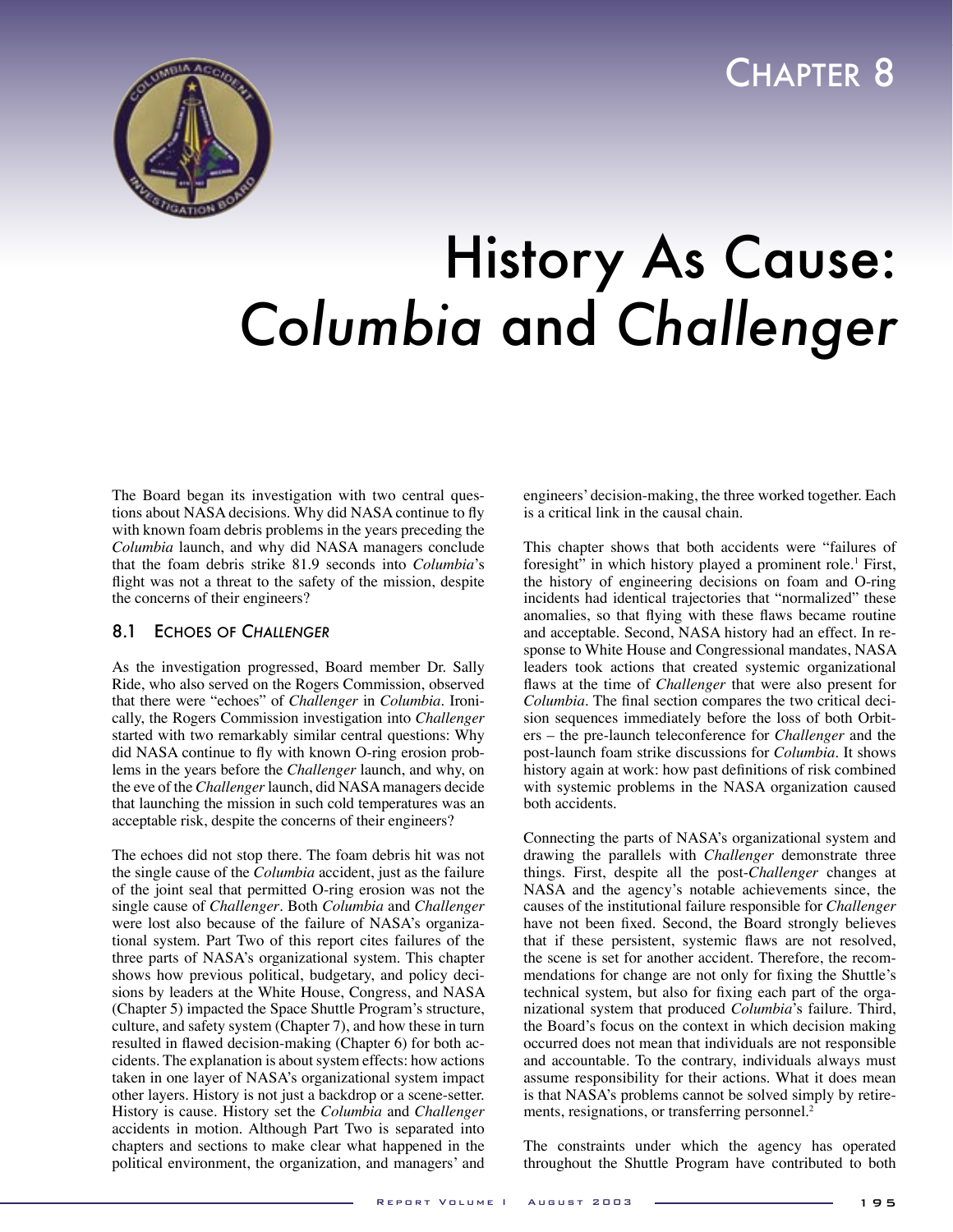Shuttle accidents. Although NASA leaders have played an important role, these constraints were not entirely of NASA's own making. The White House and Congress must recognize the role of their decisions in this accident and take responsibility for safety in the future.

#### 8.2 FAILURES OF FORESIGHT: TWO DECISION HISTORIES AND THE NORMALIZATION OF **DEVIANCE**

Foam loss may have occurred on all missions, and left bipod ramp foam loss occurred on 10 percent of the flights for which visible evidence exists. The Board had a hard time understanding how, after the bitter lessons of *Challenger*, NASA could have failed to identify a similar trend. Rather than view the foam decision only in hindsight, the Board tried to see the foam incidents as NASA engineers and managers saw them as they made their decisions. This section gives an insider perspective: how NASA defined risk and how those definitions changed over time for both foam debris hits and O-ring erosion. In both cases, engineers and managers conducting risk assessments continually normalized the technical deviations they found.<sup>3</sup> In all official engineering analyses and launch recommendations prior to the accidents, evidence that the design was not performing as expected was reinterpreted as acceptable and non-deviant, which diminished perceptions of risk throughout the agency.

The initial Shuttle design predicted neither foam debris problems nor poor sealing action of the Solid Rocket Booster joints. To experience either on a mission was a violation of design specifications. These anomalies were signals of potential danger, not something to be tolerated, but in both cases after the first incident the engineering analysis concluded that the design could tolerate the damage. These engineers decided to implement a temporary fix and/or accept the risk, and fly. For both O-rings and foam, that first decision was a turning point. It established a precedent for accepting, rather than eliminating, these technical deviations. As a result of this new classification, subsequent incidents of O-ring erosion or foam debris strikes were not defined as signals of danger, but as evidence that the design was now acting as predicted. Engineers and managers incorporated worsening anomalies into the engineering experience base, which functioned as an elastic waistband, expanding to hold larger deviations from the original design. Anomalies that did not lead to catastrophic failure were treated as a source of valid engineering data that justified further flights. These anomalies were translated into a safety margin that was extremely influential, allowing engineers and managers to add incrementally to the amount and seriousness of damage that was acceptable. Both O-ring erosion and foam debris events were repeatedly "addressed" in NASA's Flight Readiness Reviews but never fully resolved. In both cases, the engineering analysis was incomplete and inadequate. Engineers understood what was happening, but they never understood why. NASA continued to implement a series of small corrective actions, living with the problems until it was too late.<sup>4</sup>

NASA documents show how official classifications of risk were downgraded over time.<sup>5</sup> Program managers designated both the foam problems and O-ring erosion as "acceptable

risks" in Flight Readiness Reviews. NASA managers also assigned each bipod foam event In-Flight Anomaly status, and then removed the designation as corrective actions were implemented. But when major bipod foam-shedding occurred on STS-112 in October 2002, Program management did not assign an In-Flight Anomaly. Instead, it downgraded the problem to the lower status of an "action" item. Before *Challenger*, the problematic Solid Rocket Booster joint had been elevated to a Criticality 1 item on NASA's Critical Items List, which ranked Shuttle components by failure consequences and noted why each was an acceptable risk. The joint was later demoted to a Criticality 1-R (redundant), and then in the month before *Challenger*'s launch was "closed out" of the problem-reporting system. Prior to both accidents, this demotion from high-risk item to low-risk item was very similar, but with some important differences. Damaging the Orbiter's Thermal Protection System, especially its fragile tiles, was normalized even before Shuttle launches began: it was expected due to forces at launch, orbit, and re-entry.<sup>6</sup> So normal was replacement of Thermal Protection System materials that NASA managers budgeted for tile cost and turnaround maintenance time from the start.

It was a small and logical next step for the discovery of foam debris damage to the tiles to be viewed by NASA as part of an already existing maintenance problem, an assessment based on experience, not on a thorough hazard analysis. Foam debris anomalies came to be categorized by the reassuring term "in-family," a formal classification indicating that new occurrences of an anomaly were within the engineering experience base. "In-family" was a strange term indeed for a violation of system requirements. Although "in-family" was a designation introduced post-*Challenger* to separate problems by seriousness so that "out-of-family" problems got more attention, by definition the problems that were shifted into the lesser "in-family" category got less attention. The Board's investigation uncovered no paper trail showing escalating concern about the foam problem like the one that Solid Rocket Booster engineers left prior to *Challenger*. 7 So ingrained was the agency's belief that foam debris was not a threat to flight safety that in press briefings after the *Columbia* accident, the Space Shuttle Program Manager still discounted the foam as a probable cause, saying that Shuttle managers were "comfortable" with their previous risk assessments.

From the beginning, NASA's belief about both these problems was affected by the fact that engineers were evaluating them in a work environment where technical problems were normal. Although management treated the Shuttle as operational, it was in reality an experimental vehicle. Many anomalies were expected on each mission. Against this backdrop, an anomaly was not in itself a warning sign of impending catastrophe. Another contributing factor was that both foam debris strikes and O-ring erosion events were examined separately, one at a time. Individual incidents were not read by engineers as strong signals of danger. What NASA engineers and managers saw were pieces of illstructured problems.<sup>8</sup> An incident of O-ring erosion or foam bipod debris would be followed by several launches where the machine behaved properly, so that signals of danger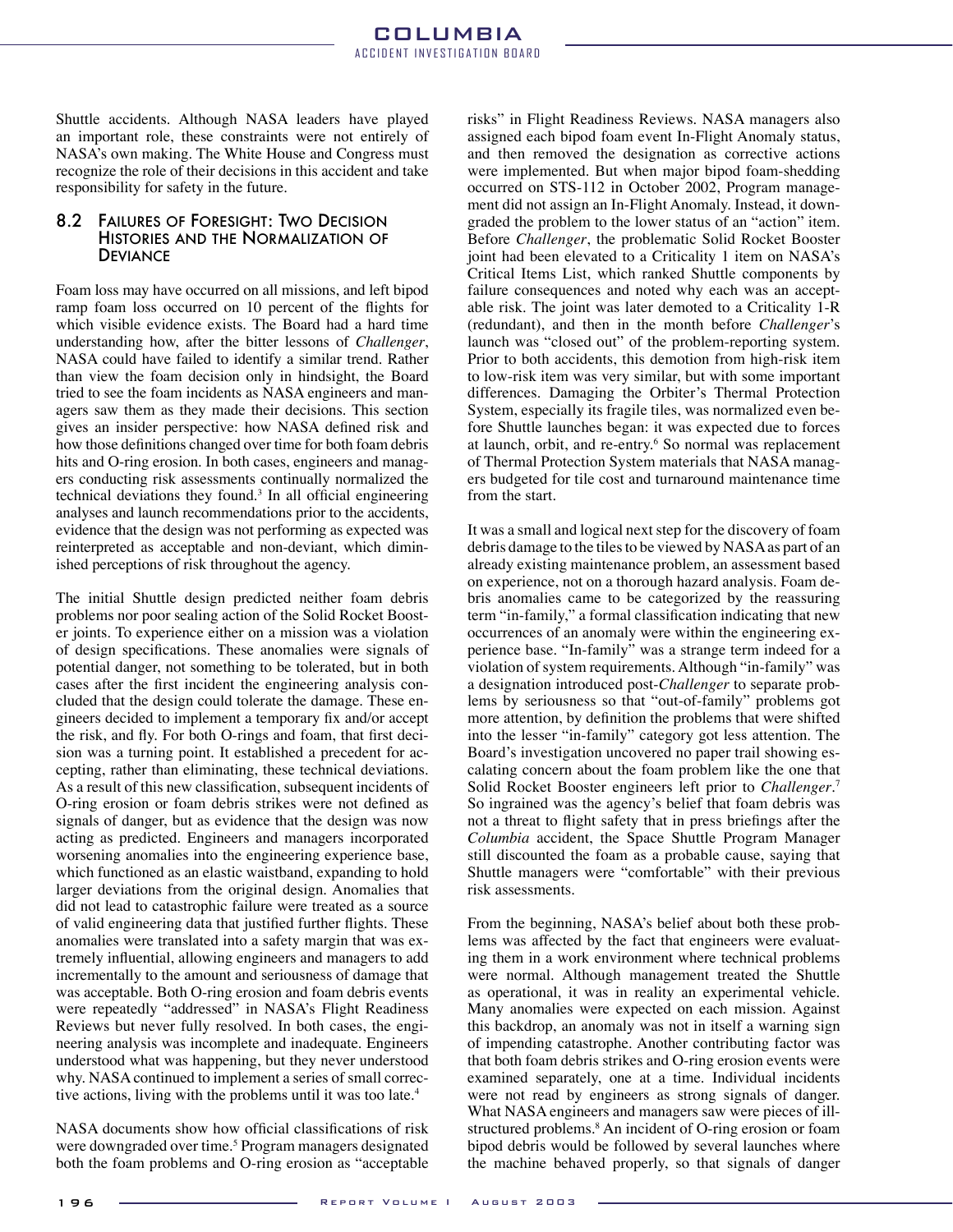were followed by all-clear signals – in other words, NASA managers and engineers were receiving mixed signals.<sup>9</sup> Some signals defined as weak at the time were, in retrospect, warnings of danger. Foam debris damaged tile was assumed (erroneously) not to pose a danger to the wing. If a primary O-ring failed, the secondary was assumed (erroneously) to provide a backup. Finally, because foam debris strikes were occurring frequently, like O-ring erosion in the years before *Challenger*, foam anomalies became routine signals – a normal part of Shuttle operations, not signals of danger. Other anomalies gave signals that were strong, like wiring malfunctions or the cracked balls in Ball Strut Tie Rod Assemblies, which had a clear relationship to a "loss of mission." On those occasions, NASA stood down from launch, sometimes for months, while the problems were corrected. In contrast, foam debris and eroding O-rings were defined as nagging issues of seemingly little consequence. Their significance became clear only in retrospect, after lives had been lost.

History became cause as the repeating pattern of anomalies was ratified as safe in Flight Readiness Reviews. The official definitions of risk assigned to each anomaly in Flight Readiness Reviews limited the actions taken and the resources spent on these problems. Two examples of the road not taken and the devastating implications for the future occurred close in time to both accidents. On the October 2002 launch of STS-112, a large piece of bipod ramp foam hit and damaged the External Tank Attachment ring on the Solid Rocket Booster skirt, a strong signal of danger 10 years after the last known bipod ramp foam event. Prior to *Challenger,* there was a comparable surprise. After a January 1985 launch, for which the Shuttle sat on the launch pad for three consecutive nights of unprecedented cold temperatures, engineers discovered upon the Orbiter's return that hot gases had eroded the primary and reached the secondary O-ring, blackening the putty in between – an indication that the joint nearly failed.

But accidents are not always preceded by a wake-up call.<sup>10</sup> In 1985, engineers realized they needed data on the relationship between cold temperatures and O-ring erosion. However, the task of getting better temperature data stayed on the back burner because of the definition of risk: the primary erosion was within the experience base; the secondary O-ring (thought to be redundant) was not damaged and, significantly, there was a low probability that such cold Florida temperatures would recur.<sup>11</sup> The scorched putty, initially a strong signal, was redefined after analysis as weak. On the eve of the *Challenger* launch, when cold temperature became a concern, engineers had no test data on the effect of cold temperatures on O-ring erosion. Before *Columbia*, engineers concluded that the damage from the STS-112 foam hit in October 2002 was not a threat to flight safety. The logic was that, yes, the foam piece was large and there was damage, but no serious consequences followed. Further, a hit this size, like cold temperature, was a low-probability event. After analysis, the biggest foam hit to date was redefined as a weak signal. Similar self-defeating actions and inactions followed. Engineers were again dealing with the poor quality of tracking camera images of strikes during ascent. Yet NASA took no steps to improve imagery and took no immediate action to reduce the risk of bipod ramp

foam shedding and potential damage to the Orbiter before *Columbia*. Furthermore, NASA performed no tests on what would happen if a wing leading edge were struck by bipod foam, even though foam had repeatedly separated from the External Tank.

During the *Challenger* investigation, Rogers Commission member Dr. Richard Feynman famously compared launching Shuttles with known problems to playing Russian roulette.<sup>12</sup> But that characterization is only possible in hindsight. It is not how NASA personnel perceived the risks as they were being assessed, one launch at a time. Playing Russian roulette implies that the pistol-holder realizes that death might be imminent and still takes the risk. For both foam debris and O-ring erosion, fixes were in the works at the time of the accidents, but there was no rush to complete them because neither problem was defined as a show-stopper. Each time an incident occurred, the Flight Readiness process declared it safe to continue flying. Taken one at a time, each decision seemed correct. The agency allocated attention and resources to these two problems accordingly. The consequences of living with both of these anomalies were, in its view, minor. Not all engineers agreed in the months immediately preceding *Challenger*, but the dominant view at NASA – the managerial view – was, as one manager put it, "we were just eroding rubber O-rings," which was a low-cost problem.13 The financial consequences of foam debris also were relatively low: replacing tiles extended the turnaround time between launches. In both cases, NASA was comfortable with its analyses. Prior to each accident, the agency saw no greater consequences on the horizon.

#### 8.3 SYSTEM EFFECTS: THE IMPACT OF HISTORY AND POLITICS ON RISKY WORK

The series of engineering decisions that normalized technical deviations shows one way that history became cause in both accidents. But NASA's own history encouraged this pattern of flying with known flaws. Seventeen years separated the two accidents. NASA Administrators, Congresses, and political administrations changed. However, NASA's political and budgetary situation remained the same in principle as it had been since the inception of the Shuttle Program. NASA remained a politicized and vulnerable agency, dependent on key political players who accepted NASA's ambitious proposals and then imposed strict budget limits. Post-*Challenger* policy decisions made by the White House, Congress, and NASA leadership resulted in the agency reproducing many of the failings identified by the Rogers Commission. Policy constraints affected the Shuttle Program's organization culture, its structure, and the structure of the safety system. The three combined to keep NASA on its slippery slope toward *Challenger* and *Columbi*a. NASA culture allowed flying with flaws when problems were defined as normal and routine; the structure of NASA's Shuttle Program blocked the flow of critical information up the hierarchy, so definitions of risk continued unaltered. Finally, a perennially weakened safety system, unable to critically analyze and intervene, had no choice but to ratify the existing risk assessments on these two problems. The following comparison shows that these system effects persisted through time, and affected engineering decisions in the years leading up to both accidents.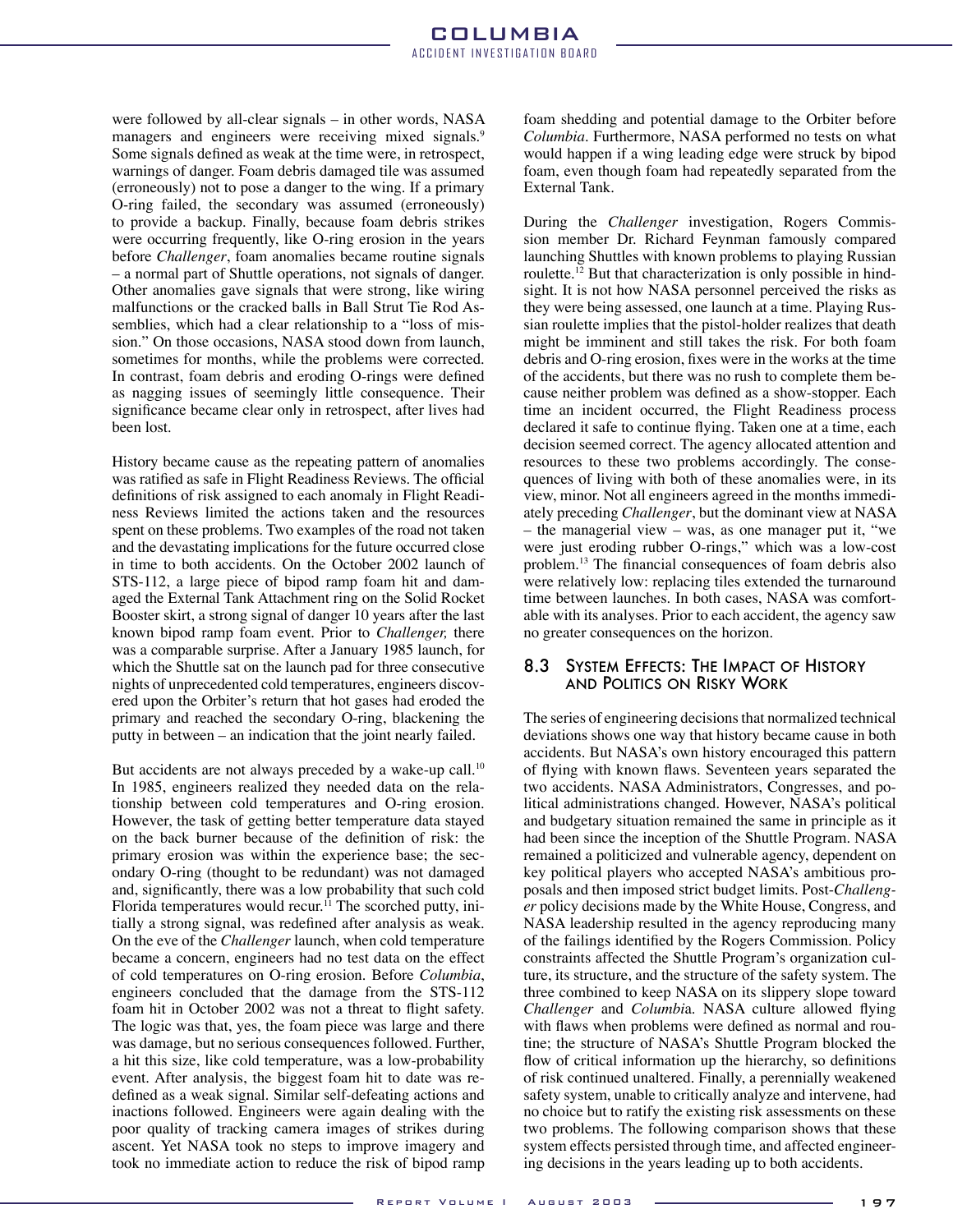The Board found that dangerous aspects of NASA's 1986 culture, identified by the Rogers Commission, remained unchanged. The Space Shuttle Program had been built on compromises hammered out by the White House and NASA headquarters.14 As a result, NASA was transformed from a research and development agency to more of a business, with schedules, production pressures, deadlines, and cost efficiency goals elevated to the level of technical innovation and safety goals.15 The Rogers Commission dedicated an entire chapter of its report to production pressures.<sup>16</sup> Moreover, the Rogers Commission, as well as the 1990 Augustine Committee and the 1999 Shuttle Independent Assessment Team, criticized NASA for treating the Shuttle as if it were an operational vehicle. Launching on a tight schedule, which the agency had pursued as part of its initial bargain with the White House, was not the way to operate what was in fact an experimental vehicle. The Board found that prior to *Columbia*, a budget-limited Space Shuttle Program, forced again and again to refashion itself into an efficiency model because of repeated government cutbacks, was beset by these same ills. The harmful effects of schedule pressure identified in previous reports had returned.

Prior to both accidents, NASA was scrambling to keep up. Not only were schedule pressures impacting the people who worked most closely with the technology – technicians, mission operators, flight crews, and vehicle processors – engineering decisions also were affected.<sup>17</sup> For foam debris and O-ring erosion, the definition of risk established during the Flight Readiness process determined actions taken and not taken, but the schedule and shoestring budget were equally influential. NASA was cutting corners. Launches proceeded with incomplete engineering work on these flaws. *Challenger*-era engineers were working on a permanent fix for the booster joints while launches continued.18 After the major foam bipod hit on STS-112, management made the deadline for corrective action on the foam problem *after* the next launch, STS-113, and then slipped it again until *after* the flight of STS-107. Delays for flowliner and Ball Strut Tie Rod Assembly problems left no margin in the schedule between February 2003 and the managementimposed February 2004 launch date for the International Space Station Node 2. Available resources – including time out of the schedule for research and hardware modifications – went to the problems that were designated as serious – those most likely to bring down a Shuttle. The NASA culture encouraged flying with flaws because the schedule could not be held up for routine problems that were not defined as a threat to mission safety.19

The question the Board had to answer was why, since the foam debris anomalies went on for so long, had no one recognized the trend and intervened? The O-ring history prior to *Challenger* had followed the same pattern. This question pointed the Board's attention toward the NASA organization structure and the structure of its safety system. Safetyoriented organizations often build in checks and balances to identify and monitor signals of potential danger. If these checks and balances were in place in the Shuttle Program, they weren't working. Again, past policy decisions produced system effects with implications for both *Challenger* and *Columbia*.

Prior to *Challenger*, Shuttle Program structure had hindered information flows, leading the Rogers Commission to conclude that critical information about technical problems was not conveyed effectively through the hierarchy.20 The Space Shuttle Program had altered its structure by outsourcing to contractors, which added to communication problems. The Commission recommended many changes to remedy these problems, and NASA made many of them. However, the Board found that those post-*Challenger* changes were undone over time by management actions.<sup>21</sup> NASA administrators, reacting to government pressures, transferred more functions and responsibilities to the private sector. The change was cost-efficient, but personnel cuts reduced oversight of contractors at the same time that the agency's dependence upon contractor engineering judgment increased. When high-risk technology is the product and lives are at stake, safety, oversight, and communication flows are critical. The Board found that the Shuttle Program's normal chain of command and matrix system did not perform a check-and-balance function on either foam or O-rings.

The Flight Readiness Review process might have reversed the disastrous trend of normalizing O-ring erosion and foam debris hits, but it didn't. In fact, the Rogers Commission found that the Flight Readiness process only affirmed the pre-*Challenger* engineering risk assessments.<sup>22</sup> Equally troubling, the Board found that the Flight Readiness process, which is built on consensus verified by signatures of all responsible parties, in effect renders no one accountable. Although the process was altered after *Challenger*, these changes did not erase the basic problems that were built into the structure of the Flight Readiness Review.<sup>23</sup> Managers at the top were dependent on engineers at the bottom for their engineering analysis and risk assessments. Information was lost as engineering risk analyses moved through the process. At succeeding stages, management awareness of anomalies, and therefore risks, was reduced either because of the need to be increasingly brief and concise as all the parts of the system came together, or because of the need to produce consensus decisions at each level. The Flight Readiness process was designed to assess hardware and take corrective actions that would transform known problems into acceptable flight risks, and that is precisely what it did. The 1986 House Committee on Science and Technology concluded during its investigation into *Challenger* that Flight Readiness Reviews had performed exactly as they were designed, but that they could not be expected to replace engineering analysis, and therefore they "cannot be expected to prevent a flight because of a design flaw that Project management had already determined an acceptable risk."24 Those words, true for the history of O-ring erosion, also hold true for the history of foam debris.

The last line of defense against errors is usually a safety system. But the previous policy decisions by leaders described in Chapter 5 also impacted the safety structure and contributed to both accidents. Neither in the O-ring erosion nor the foam debris problems did NASA's safety system attempt to reverse the course of events. In 1986, the Rogers Commission called it "The Silent Safety System."25 Pre-*Challenger* budget shortages resulted in safety personnel cutbacks. Without clout or independence, the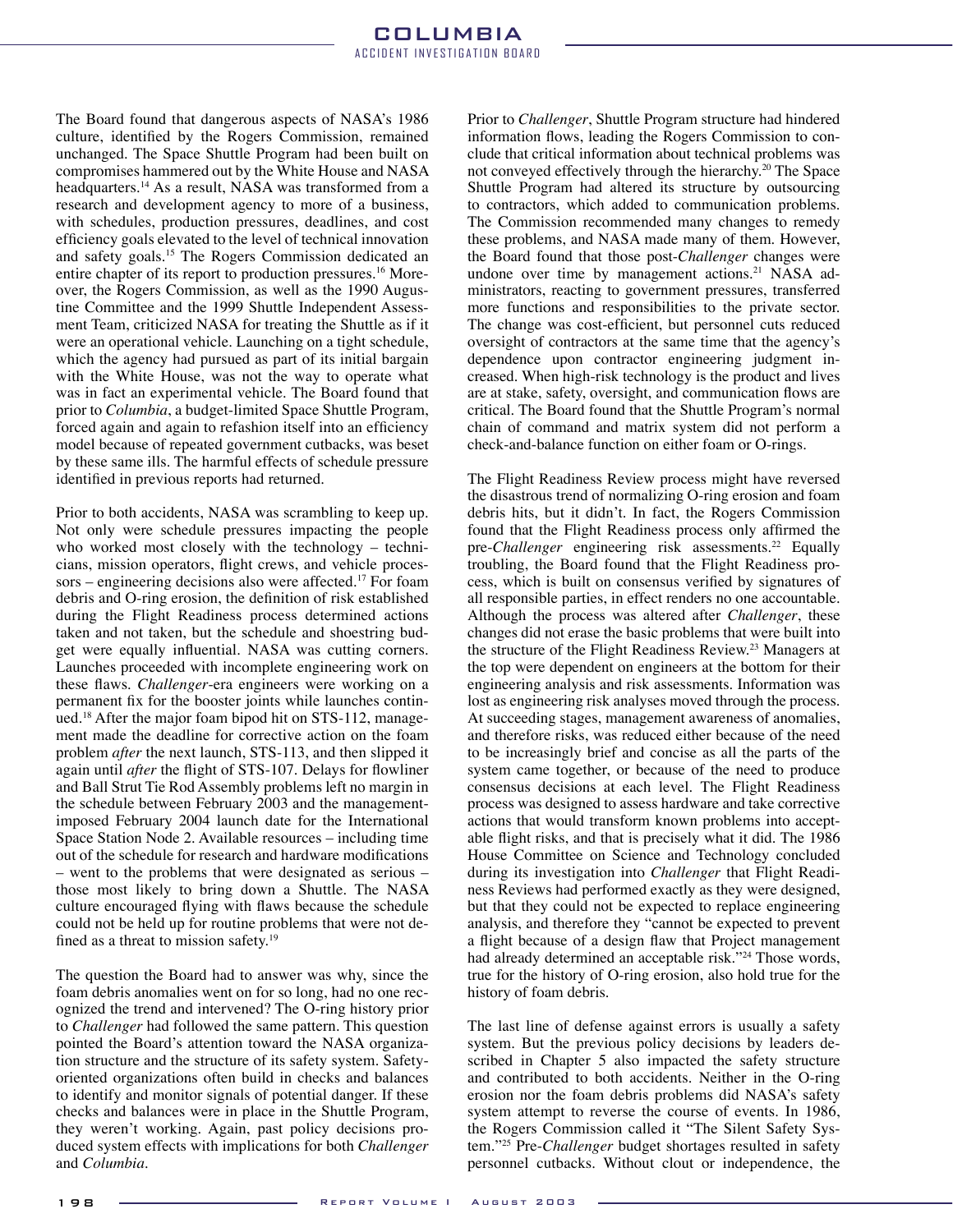safety personnel who remained were ineffective. In the case of *Columbia*, the Board found the same problems were reproduced and for an identical reason: when pressed for cost reduction, NASA attacked its own safety system. The faulty assumption that supported this strategy prior to *Columbia* was that a reduction in safety staff would not result in a reduction of safety, because contractors would assume greater safety responsibility. The effectiveness of those remaining staff safety engineers was blocked by their dependence on the very Program they were charged to supervise. Also, the Board found many safety units with unclear roles and responsibilities that left crucial gaps. Post-*Challenger* NASA still had no systematic procedure for identifying and monitoring trends. The Board was surprised at how long it took NASA to put together trend data in response to Board requests for information. Problem reporting and tracking systems were still overloaded or underused, which undermined their very purpose. Multiple job titles disguised the true extent of safety personnel shortages. The Board found cases in which the same person was occupying more than one safety position – and in one instance at least three positions – which compromised any possibility of safety organization independence because the jobs were established with built-in conflicts of interest.

#### 8.4 ORGANIZATION, CULTURE, AND UNINTENDED CONSEQUENCES

A number of changes to the Space Shuttle Program structure made in response to policy decisions had the unintended effect of perpetuating dangerous aspects of pre-*Challenger* culture and continued the pattern of normalizing things that were not supposed to happen. At the same time that NASA leaders were emphasizing the importance of safety, their personnel cutbacks sent other signals. Streamlining and downsizing, which scarcely go unnoticed by employees, convey a message that efficiency is an important goal. The Shuttle/Space Station partnership affected both programs. Working evenings and weekends just to meet the International Space Station Node 2 deadline sent a signal to employees that schedule is important. When paired with the "faster, better, cheaper" NASA motto of the 1990s and cuts that dramatically decreased safety personnel, efficiency becomes a strong signal and safety a weak one. This kind of doublespeak by top administrators affects people's decisions and actions without them even realizing it.26

Changes in Space Shuttle Program structure contributed to the accident in a second important way. Despite the constraints that the agency was under, prior to both accidents NASA appeared to be immersed in a culture of invincibility, in stark contradiction to post-accident reality. The Rogers Commission found a NASA blinded by its "Can-Do" attitude, $^{27}$  a cultural artifact of the Apollo era that was inappropriate in a Space Shuttle Program so strapped by schedule pressures and shortages that spare parts had to be cannibalized from one vehicle to launch another.<sup>28</sup> This can-do attitude bolstered administrators' belief in an achievable launch rate, the belief that they had an operational system, and an unwillingness to listen to outside experts. The Aerospace Safety and Advisory Panel in a 1985 report told NASA that the vehicle was not operational and NASA should stop

treating it as if it were.<sup>29</sup> The Board found that even after the loss of *Challenger*, NASA was guilty of treating an experimental vehicle as if it were operational and of not listening to outside experts. In a repeat of the pre-*Challenger* warning, the 1999 Shuttle Independent Assessment Team report reiterated that "the Shuttle was not an ʻoperational' vehicle in the usual meaning of the term."30 Engineers and program planners were also affected by "Can-Do," which, when taken too far, can create a reluctance to say that something cannot be done.

How could the lessons of *Challenger* have been forgotten so quickly? Again, history was a factor. First, if success is measured by launches and landings, $31$  the machine appeared to be working successfully prior to both accidents. *Challenger* was the 25th launch. Seventeen years and 87 missions passed without major incident. Second, previous policy decisions again had an impact. NASA's Apollo-era research and development culture and its prized deference to the technical expertise of its working engineers was overridden in the Space Shuttle era by "bureaucratic accountability" – an allegiance to hierarchy, procedure, and following the chain of command.32 Prior to *Challenger*, the can-do culture was a result not just of years of apparently successful launches, but of the cultural belief that the Shuttle Program's many structures, rigorous procedures, and detailed system of rules were responsible for those successes.33 The Board noted that the pre-*Challenger* layers of processes, boards, and panels that had produced a false sense of confidence in the system and its level of safety returned in full force prior to *Columbia*. NASA made many changes to the Space Shuttle Program structure after *Challenger*. The fact that many changes had been made supported a belief in the safety of the system, the invincibility of organizational and technical systems, and ultimately, a sense that the foam problem was understood.

# 8.5 HISTORY AS CAUSE: TWO ACCIDENTS

Risk, uncertainty, and history came together when unprecedented circumstances arose prior to both accidents. For *Challenger*, the weather prediction for launch time the next day was for cold temperatures that were out of the engineering experience base. For *Columbia*, a large foam hit – also outside the experience base – was discovered after launch. For the first case, all the discussion was pre-launch; for the second, it was post-launch. This initial difference determined the shape these two decision sequences took, the number of people who had information about the problem, and the locations of the involved parties.

For *Challenger*, engineers at Morton-Thiokol,<sup>34</sup> the Solid Rocket Motor contractor in Utah, were concerned about the effect of the unprecedented cold temperatures on the rubber O-rings.<sup>35</sup> Because launch was scheduled for the next morning, the new condition required a reassessment of the engineering analysis presented at the Flight Readiness Review two weeks prior. A teleconference began at 8:45 p.m. Eastern Standard Time (EST) that included 34 people in three locations: Morton-Thiokol in Utah, Marshall, and Kennedy. Thiokol engineers were recommending a launch delay. A reconsideration of a Flight Readiness Review risk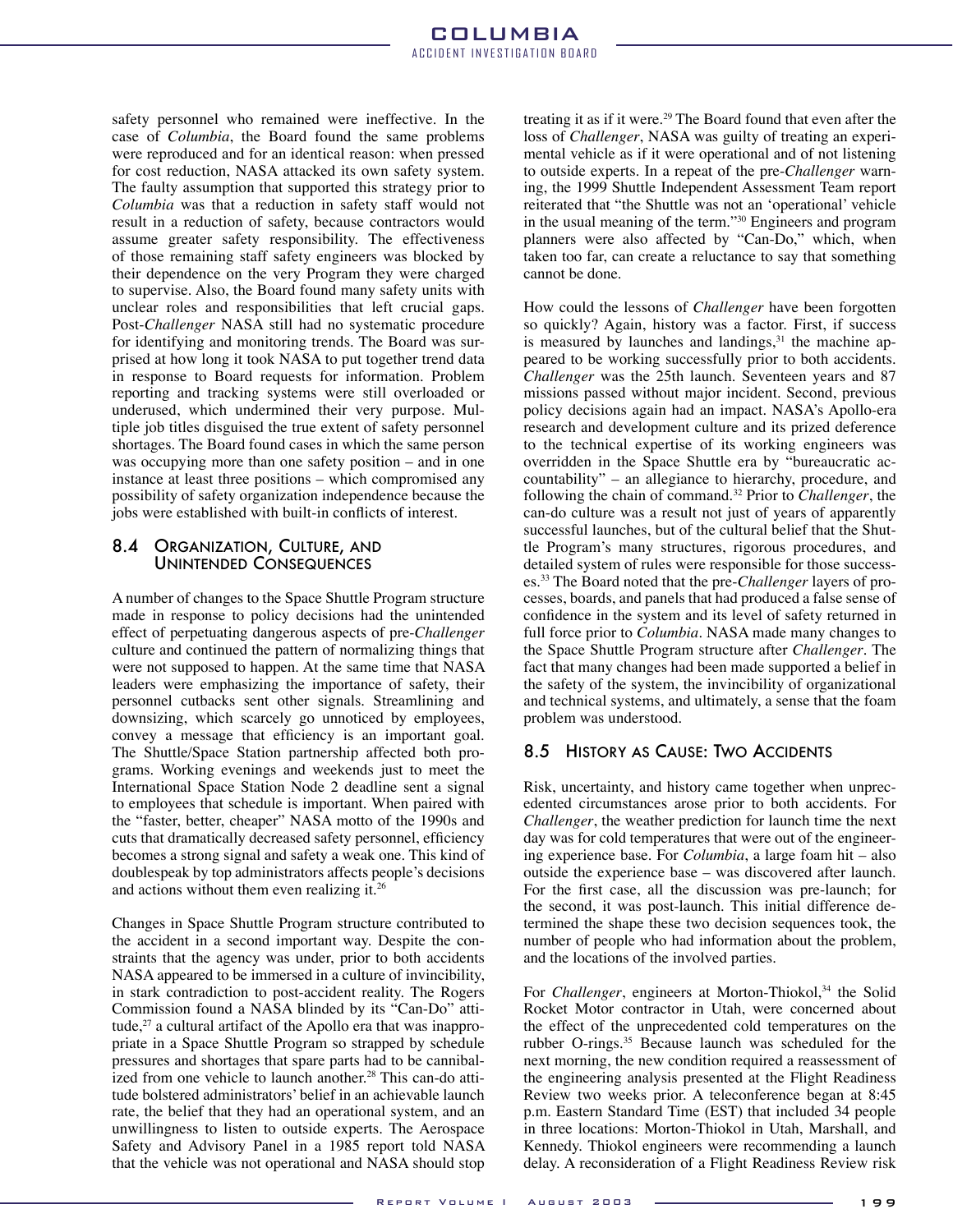assessment the night before a launch was as unprecedented as the predicted cold temperatures. With no ground rules or procedures to guide their discussion, the participants automatically reverted to the centralized, hierarchical, tightly structured, and procedure-bound model used in Flight Readiness Reviews. The entire discussion and decision to launch began and ended with this group of 34 engineers. The phone conference linking them together concluded at 11:15 p.m. EST after a decision to accept the risk and fly.

For *Columbia*, information about the foam debris hit was widely distributed the day after launch. Time allowed for videos of the strike, initial assessments of the size and speed of the foam, and the approximate location of the impact to be dispersed throughout the agency. This was the first debris impact of this magnitude. Engineers at the Marshall, Johnson, Kennedy, and Langley centers showed initiative and jumped on the problem without direction from above. Working groups and e-mail groups formed spontaneously. The size of Johnson's Debris Assessment Team alone neared and in some instances exceeded the total number of participants in the 1986 *Challenger* teleconference. Rather than a tightly constructed exchange of information completed in a few hours, time allowed for the development of ideas and free-wheeling discussion among the engineering ranks. The early post-launch discussion among engineers and all later decision-making at management levels were decentralized, loosely organized, and with little form. While the spontaneous and decentralized exchanging of information was evidence that NASA's original technical culture was alive and well, the diffuse form and lack of structure in the rest of the proceedings would have several negative consequences.

In both situations, all new information was weighed and interpreted against past experience. Formal categories and cultural beliefs provide a consistent frame of reference in which people view and interpret information and experiences.36 Pre-existing definitions of risk shaped the actions taken and not taken. Worried engineers in 1986 and again in 2003 found it impossible to reverse the Flight Readiness Review risk assessments that foam and O-rings did not pose safety-of-flight concerns. These engineers could not prove that foam strikes and cold temperatures were unsafe, even though the previous analyses that declared them safe had been incomplete and were based on insufficient data and testing. Engineers' failed attempts were not just a matter of psychological frames and interpretations. The obstacles these engineers faced were political and organizational. They were rooted in NASA history and the decisions of leaders that had altered NASA culture, structure, and the structure of the safety system and affected the social context of decision-making for both accidents. In the following comparison of these critical decision scenarios for *Columbia* and *Challenger*, the systemic problems in the NASA organization are in italics, with the system effects on decisionmaking following.

*NASA had conflicting goals of cost, schedule, and safety. Safety lost out as the mandates of an "operational system" increased the schedule pressure. Scarce resources went to problems that were defined as more serious, rather than to foam strikes or O-ring erosion.* 

In both situations, upper-level managers and engineering teams working the O-ring and foam strike problems held opposing definitions of risk. This was demonstrated immediately, as engineers reacted with urgency to the immediate safety implications: Thiokol engineers scrambled to put together an engineering assessment for the teleconference, Langley Research Center engineers initiated simulations of landings that were run after hours at Ames Research Center, and Boeing analysts worked through the weekend on the debris impact analysis. But key managers were responding to additional demands of cost and schedule, which competed with their safety concerns. NASA's conflicting goals put engineers at a disadvantage before these new situations even arose. In neither case did they have good data as a basis for decision-making. Because both problems had been previously normalized, resources sufficient for testing or hardware were not dedicated. The Space Shuttle Program had not produced good data on the correlation between cold temperature and O-ring resilience or good data on the potential effect of bipod ramp foam debris hits.<sup>37</sup>

Cultural beliefs about the low risk O-rings and foam debris posed, backed by years of Flight Readiness Review decisions and successful missions, provided a frame of reference against which the engineering analyses were judged. When confronted with the engineering risk assessments, top Shuttle Program managers held to the previous Flight Readiness Review assessments. In the *Challenger* teleconference, where engineers were recommending that NASA delay the launch, the Marshall Solid Rocket Booster Project manager, Lawrence Mulloy, repeatedly challenged the contractor's risk assessment and restated Thiokol's engineering rationale for previous flights.38 STS-107 Mission Management Team Chair Linda Ham made many statements in meetings reiterating her understanding that foam was a maintenance problem and a turnaround issue, not a safety-of-flight issue.

The effects of working as a manager in a culture with a cost/ efficiency/safety conflict showed in managerial responses. In both cases, managers' techniques focused on the information that tended to support the expected or desired result at that time. In both cases, believing the safety of the mission was not at risk, managers drew conclusions that minimized the risk of delay.39 At one point, Marshall's Mulloy, believing in the previous Flight Readiness Review assessments, unconvinced by the engineering analysis, and concerned about the schedule implications of the 53-degree temperature limit on launch the engineers proposed, said, "My God, Thiokol, when do you want me to launch, next April?"40 Reflecting the overall goal of keeping to the Node 2 launch schedule, Ham's priority was to avoid the delay of STS–114, the next mission after STS-107. Ham was slated as Manager of Launch Integration for STS-114 – a dual role promoting a conflict of interest and a single-point failure, a situation that should be avoided in all organizational as well as technical systems.

*NASA's culture of bureaucratic accountability emphasized chain of command, procedure, following the rules, and going by the book. While rules and procedures were essential for coordination, they had an unintended but negative effect. Allegiance to hierarchy and procedure had replaced deference to NASA engineers' technical expertise.*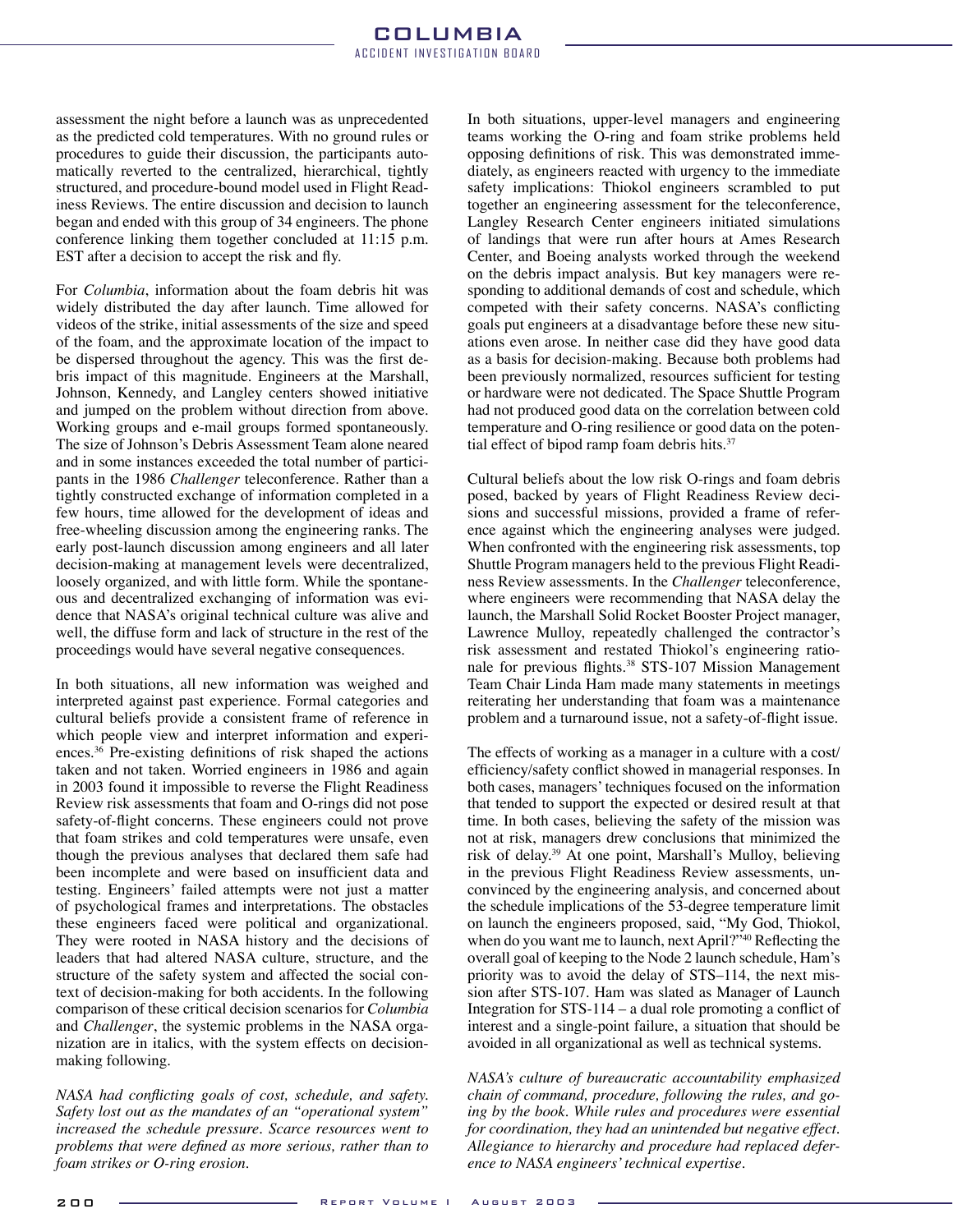In both cases, engineers initially presented concerns as well as possible solutions – a request for images, a recommendation to place temperature constraints on launch. Management did not listen to what their engineers were telling them. Instead, rules and procedures took priority. For *Columbia*, program managers turned off the Kennedy engineers' initial request for Department of Defense imagery, with apologies to Defense Department representatives for not having followed "proper channels." In addition, NASA administrators asked for and promised corrective action to prevent such a violation of protocol from recurring. Debris Assessment Team analysts at Johnson were asked by managers to demonstrate a "mandatory need" for their imagery request, but were not told how to do that. Both *Challenger* and *Columbia*  engineering teams were held to the usual quantitative standard of proof. But it was a reverse of the usual circumstance: instead of having to prove it was safe to fly, they were asked to prove that it was unsafe to fly.

In the *Challenger* teleconference, a key engineering chart presented a qualitative argument about the relationship between cold temperatures and O-ring erosion that engineers were asked to prove. Thiokol's Roger Boisjoly said, "I had no data to quantify it. But I did say I knew it was away from goodness in the current data base."41 Similarly, the Debris Assessment Team was asked to prove that the foam hit was a threat to flight safety, a determination that only the imagery they were requesting could help them make. Ignored by management was the qualitative data that the engineering teams did have: both instances were outside the experience base. In stark contrast to the requirement that engineers adhere to protocol and hierarchy was management's failure to apply this criterion to their own activities. The Mission Management Team did not meet on a regular schedule during the mission, proceeded in a loose format that allowed informal influence and status differences to shape their decisions, and allowed unchallenged opinions and assumptions to prevail, all the while holding the engineers who were making risk assessments to higher standards. In highly uncertain circumstances, when lives were immediately at risk, management failed to defer to its engineers and failed to recognize that different data standards – qualitative, subjective, and intuitive – and different processes – democratic rather than protocol and chain of command – were more appropriate.

*The organizational structure and hierarchy blocked effective communication of technical problems. Signals were overlooked, people were silenced, and useful information and dissenting views on technical issues did not surface at higher levels. What* was *communicated to parts of the organization was that O-ring erosion and foam debris were not problems.* 

Structure and hierarchy represent power and status. For both *Challenger* and *Columbia*, employees' positions in the organization determined the weight given to their information, by their own judgment and in the eyes of others. As a result, many signals of danger were missed. Relevant information that could have altered the course of events was available but was not presented.

Early in the *Challenger* teleconference, some engineers who had important information did not speak up. They did not

define themselves as qualified because of their position: they were not in an appropriate specialization, had not recently worked the O-ring problem, or did not have access to the "good data" that they assumed others more involved in key discussions would have.42 Geographic locations also resulted in missing signals. At one point, in light of Marshall's objections, Thiokol managers in Utah requested an "off-line caucus" to discuss their data. No consensus was reached, so a "management risk decision" was made. Managers voted and engineers did not. Thiokol managers came back on line, saying they had reversed their earlier NO-GO recommendation, decided to accept risk, and would send new engineering charts to back their reversal. When a Marshall administrator asked, "Does anyone have anything to add to this?," no one spoke. Engineers at Thiokol who still objected to the decision later testified that they were intimidated by management authority, were accustomed to turning their analysis over to managers and letting them decide, and did not have the quantitative data that would empower them to object further.<sup>43</sup>

In the more decentralized decision process prior to *Columbia*'s re-entry, structure and hierarchy again were responsible for an absence of signals. The initial request for imagery came from the "low status" Kennedy Space Center, bypassed the Mission Management Team, and went directly to the Department of Defense separate from the all-powerful Shuttle Program. By using the Engineering Directorate avenue to request imagery, the Debris Assessment Team was working at the margins of the hierarchy. But some signals were missing even when engineers traversed the appropriate channels. The Mission Management Team Chair's position in the hierarchy governed what information she would or would not receive. Information was lost as it traveled up the hierarchy. A demoralized Debris Assessment Team did not include a slide about the need for better imagery in their presentation to the Mission Evaluation Room. Their presentation included the Crater analysis, which they reported as incomplete and uncertain. However, the Mission Evaluation Room manager perceived the Boeing analysis as rigorous and quantitative. The choice of headings, arrangement of information, and size of bullets on the key chart served to highlight what management already believed. The uncertainties and assumptions that signaled danger dropped out of the information chain when the Mission Evaluation Room manager condensed the Debris Assessment Team's formal presentation to an informal verbal brief at the Mission Management Team meeting.

As what the Board calls an "informal chain of command" began to shape STS-107's outcome, location in the structure empowered some to speak and silenced others. For example, a Thermal Protection System tile expert, who was a member of the Debris Assessment Team but had an office in the more prestigious Shuttle Program, used his personal network to shape the Mission Management Team view and snuff out dissent. The informal hierarchy among and within Centers was also influential. Early identifications of problems by Marshall and Kennedy may have contributed to the Johnson-based Mission Management Team's indifference to concerns about the foam strike. The engineers and managers circulating e-mails at Langley were peripheral to the Shuttle Program, not structurally connected to the proceedings, and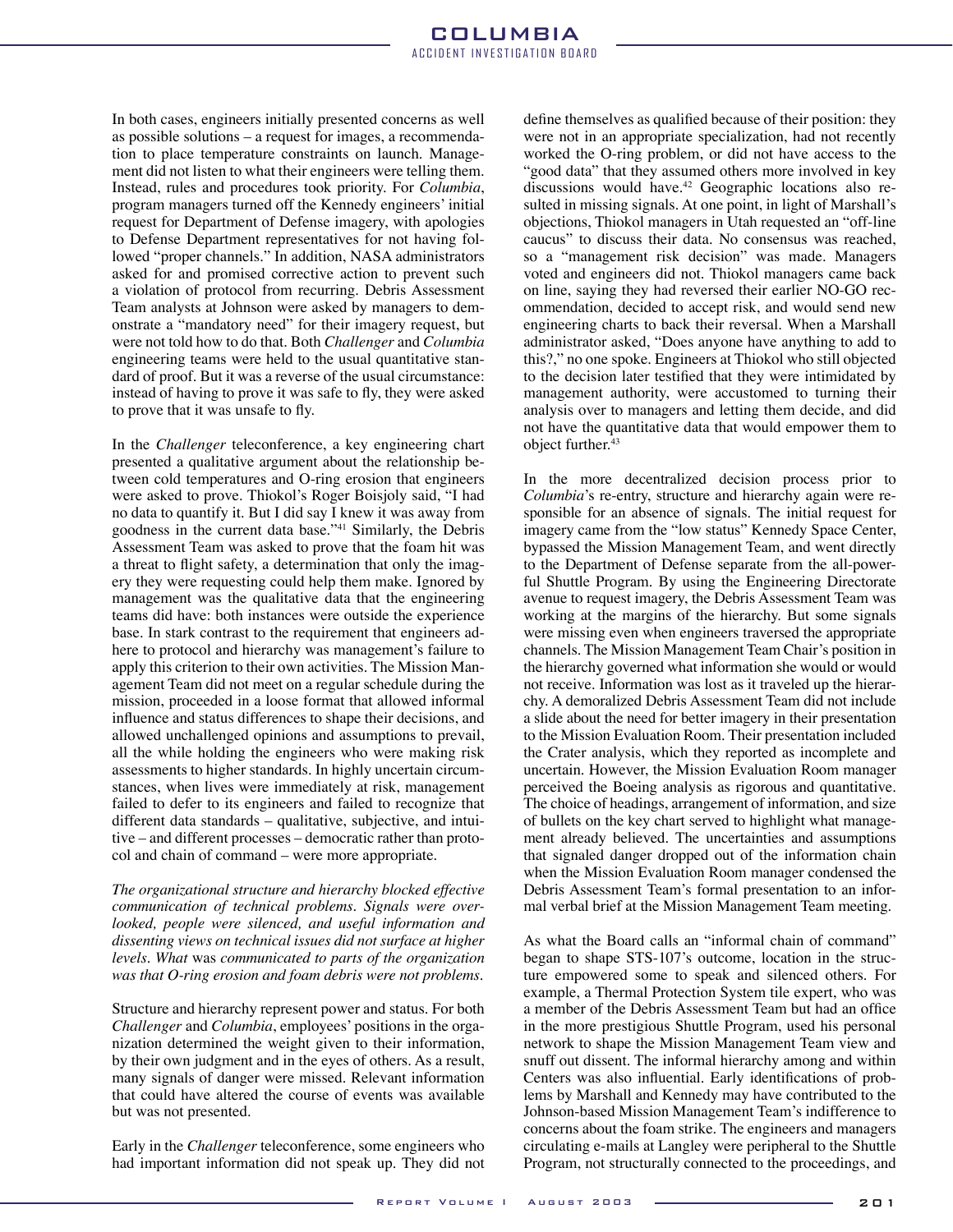therefore of lower status. When asked in a post-accident press conference why they didn't voice their concerns to Shuttle Program management, the Langley engineers said that people "need to stick to their expertise."44 Status mattered. In its absence, numbers were the great equalizer. One striking exception: the Debris Assessment Team tile expert was so influential that his word was taken as gospel, though he lacked the requisite expertise, data, or analysis to evaluate damage to RCC. For those with lesser standing, the requirement for data was stringent and inhibiting, which resulted in information that warned of danger not being passed up the chain. As in the teleconference, Debris Assessment Team engineers did not speak up when the Mission Management Team Chair asked if anyone else had anything to say. Not only did they not have the numbers, they also were intimidated by the Mission Management Team Chair's position in the hierarchy and the conclusions she had already made. Debris Assessment Team members signed off on the Crater analysis, even though they had trouble understanding it. They still wanted images of *Columbia*'s left wing.

In neither impending crisis did management recognize how structure and hierarchy can silence employees and follow through by polling participants, soliciting dissenting opinions, or bringing in outsiders who might have a different perspective or useful information. In perhaps the ultimate example of engineering concerns not making their way upstream, *Challenger* astronauts were told that the cold temperature was not a problem, and *Columbia* astronauts were told that the foam strike was not a problem.

*NASA structure changed as roles and responsibilities were transferred to contractors, which increased the dependence on the private sector for safety functions and risk assessment while simultaneously reducing the in-house capability to spot safety issues.* 

A critical turning point in both decisions hung on the discussion of contractor risk assessments. Although both Thiokol and Boeing engineering assessments were replete with uncertainties, NASA ultimately accepted each. Thiokol's initial recommendation against the launch of *Challenger*  was at first criticized by Marshall as flawed and unacceptable. Thiokol was recommending an unheard-of delay on the eve of a launch, with schedule ramifications and NASAcontractor relationship repercussions. In the Thiokol off-line caucus, a senior vice president who seldom participated in these engineering discussions championed the Marshall engineering rationale for flight. When he told the managers present to "Take off your engineering hat and put on your management hat," they reversed the position their own engineers had taken.<sup>45</sup> Marshall engineers then accepted this assessment, deferring to the expertise of the contractor. NASA was dependent on Thiokol for the risk assessment, but the decision process was affected by the contractor's dependence on NASA. Not willing to be responsible for a delay, and swayed by the strength of Marshall's argument, the contractor did not act in the best interests of safety. Boeing's Crater analysis was performed in the context of the Debris Assessment Team, which was a collaborative effort that included Johnson, United Space Alliance, and Boeing. In this case, the decision process was also affected

by NASA's dependence on the contractor. Unfamiliar with Crater, NASA engineers and managers had to rely on Boeing for interpretation and analysis, and did not have the training necessary to evaluate the results. They accepted Boeing engineers' use of Crater to model a debris impact 400 times outside validated limits.

*NASA's safety system lacked the resources, independence, personnel, and authority to successfully apply alternate perspectives to developing problems. Overlapping roles and responsibilities across multiple safety offices also undermined the possibility of a reliable system of checks and balances.*

NASA's "Silent Safety System" did nothing to alter the decision-making that immediately preceded both accidents. No safety representatives were present during the *Challenger* teleconference – no one even thought to call them.<sup>46</sup> In the case of *Columbia*, safety representatives were present at Mission Evaluation Room, Mission Management Team, and Debris Assessment Team meetings. However, rather than critically question or actively participate in the analysis, the safety representatives simply listened and concurred.

### 8.6 CHANGING NASA'S ORGANIZATIONAL **SYSTEM**

The echoes of *Challenger* in *Columbia* identified in this chapter have serious implications. These repeating patterns mean that flawed practices embedded in NASA's organizational system continued for 20 years and made substantial contributions to both accidents. The Columbia Accident Investigation Board noted the same problems as the Rogers Commission. An organization system failure calls for corrective measures that address all relevant levels of the organization, but the Board's investigation shows that for all its cutting-edge technologies, "diving-catch" rescues, and imaginative plans for the technology and the future of space exploration, NASA has shown very little understanding of the inner workings of its own organization.

NASA managers believed that the agency had a strong safety culture, but the Board found that the agency had the same conflicting goals that it did before *Challenger*, when schedule concerns, production pressure, cost-cutting and a drive for ever-greater efficiency – all the signs of an "operational" enterprise – had eroded NASA's ability to assure mission safety. The belief in a safety culture has even less credibility in light of repeated cuts of safety personnel and budgets – also conditions that existed before *Challenger*. NASA managers stated confidently that everyone was encouraged to speak up about safety issues and that the agency was responsive to those concerns, but the Board found evidence to the contrary in the responses to the Debris Assessment Team's request for imagery, to the initiation of the imagery request from Kennedy Space Center, and to the "we were just 'what-iffing'" e-mail concerns that did not reach the Mission Management Team. NASA's bureaucratic structure kept important information from reaching engineers and managers alike. The same NASA whose engineers showed initiative and a solid working knowledge of how to get things done fast had a managerial culture with an allegiance to bureaucracy and cost-efficiency that squelched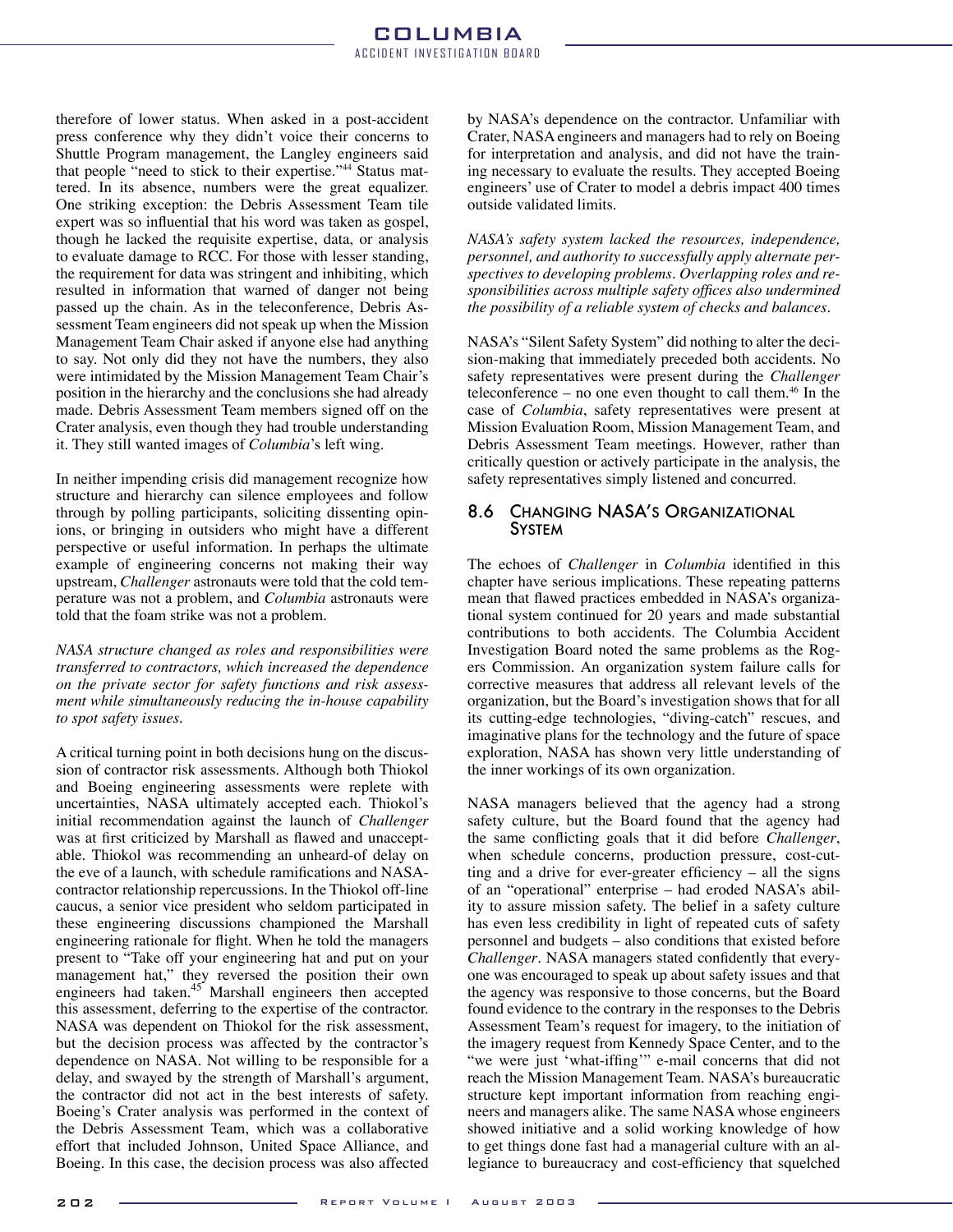the engineers' efforts. When it came to managers' own actions, however, a different set of rules prevailed. The Board found that Mission Management Team decision-making operated outside the rules even as it held its engineers to a stifling protocol. Management was not able to recognize that in unprecedented conditions, when lives are on the line, flexibility and democratic process should take priority over bureaucratic response.47

During the *Columbia* investigation, the Board consistently searched for causal principles that would explain both the technical and organizational system failures. These principles were needed to explain *Columbia* and its echoes of *Challenger*. They were also necessary to provide guidance for NASA. The Board's analysis of organizational causes in Chapters 5, 6, and 7 supports the following principles that should govern the changes in the agency's organizational system. The Board's specific recommendations, based on these principles, are presented in Part Three.

*Leaders create culture. It is their responsibility to change it*. Top administrators must take responsibility for risk, failure, and safety by remaining alert to the effects their decisions have on the system. Leaders are responsible for establishing the conditions that lead to their subordinates' successes or failures. The past decisions of national leaders – the White House, Congress, and NASA Headquarters – set the *Columbia* accident in motion by creating resource and schedule strains that compromised the principles of a high-risk technology organization. The measure of NASA's success became how much costs were reduced and how efficiently the schedule was met. But the Space Shuttle is not now, nor has it ever been, an operational vehicle. We cannot explore space on a fixed-cost basis. Nevertheless, due to International Space Station needs and scientific experiments that require particular timing and orbits, the Space Shuttle Program seems likely to continue to be schedule-driven. National leadership needs to recognize that NASA must fly only when it is ready. As the White House, Congress, and NASA Headquarters plan the future of human space flight, the goals and the resources required to achieve them safely must be aligned.

*Changes in organizational structure should be made only with careful consideration of their effect on the system and their possible unintended consequences*. Changes that make the organization more complex may create new ways that it can fail.48 When changes are put in place, the risk of error initially increases, as old ways of doing things compete with new. Institutional memory is lost as personnel and records are moved and replaced. Changing the structure of organizations is complicated by external political and budgetary constraints, the inability of leaders to conceive of the full ramifications of their actions, the vested interests of insiders, and the failure to learn from the past.<sup>49</sup>

Nonetheless, changes must be made. The Shuttle Program's structure is a source of problems, not just because of the way it impedes the flow of information, but because it has had effects on the culture that contradict safety goals. NASA's blind spot is it believes it has a strong safety culture. Program history shows that the loss of a truly independent, robust capability to protect the system's fundamental requirements and specifications inevitably compromised those requirements, and therefore increased risk. The Shuttle Program's structure created power distributions that need new structuring, rules, and management training to restore deference to technical experts, empower engineers to get resources they need, and allow safety concerns to be freely aired.

*Strategies must increase the clarity, strength, and presence of signals that challenge assumptions about risk.* Twice in NASA history, the agency embarked on a slippery slope that resulted in catastrophe. Each decision, taken by itself, seemed correct, routine, and indeed, insignificant and unremarkable. Yet in retrospect, the cumulative effect was stunning. In both pre-accident periods, events unfolded over a long time and in small increments rather than in sudden and dramatic occurrences. NASA's challenge is to design systems that maximize the clarity of signals, amplify weak signals so they can be tracked, and account for missing signals. For both accidents there were moments when management definitions of risk might have been reversed were it not for the many missing signals – an absence of trend analysis, imagery data not obtained, concerns not voiced, information overlooked or dropped from briefings. A safety team must have equal and independent representation so that managers are not again lulled into complacency by shifting definitions of risk. It is obvious but worth acknowledging that people who are marginal and powerless in organizations may have useful information or opinions that they don't express. Even when these people are encouraged to speak, they find it intimidating to contradict a leader's strategy or a group consensus. Extra effort must be made to contribute all relevant information to discussions of risk. These strategies are important for all safety aspects, but especially necessary for ill-structured problems like O-rings and foam debris. Because ill-structured problems are less visible and therefore invite the normalization of deviance, they may be the most risky of all.



Challenger *launches on the ill-fated STS-33/51-L mission on January 28, 1986. The Orbiter would be destroyed 73 seconds later.*